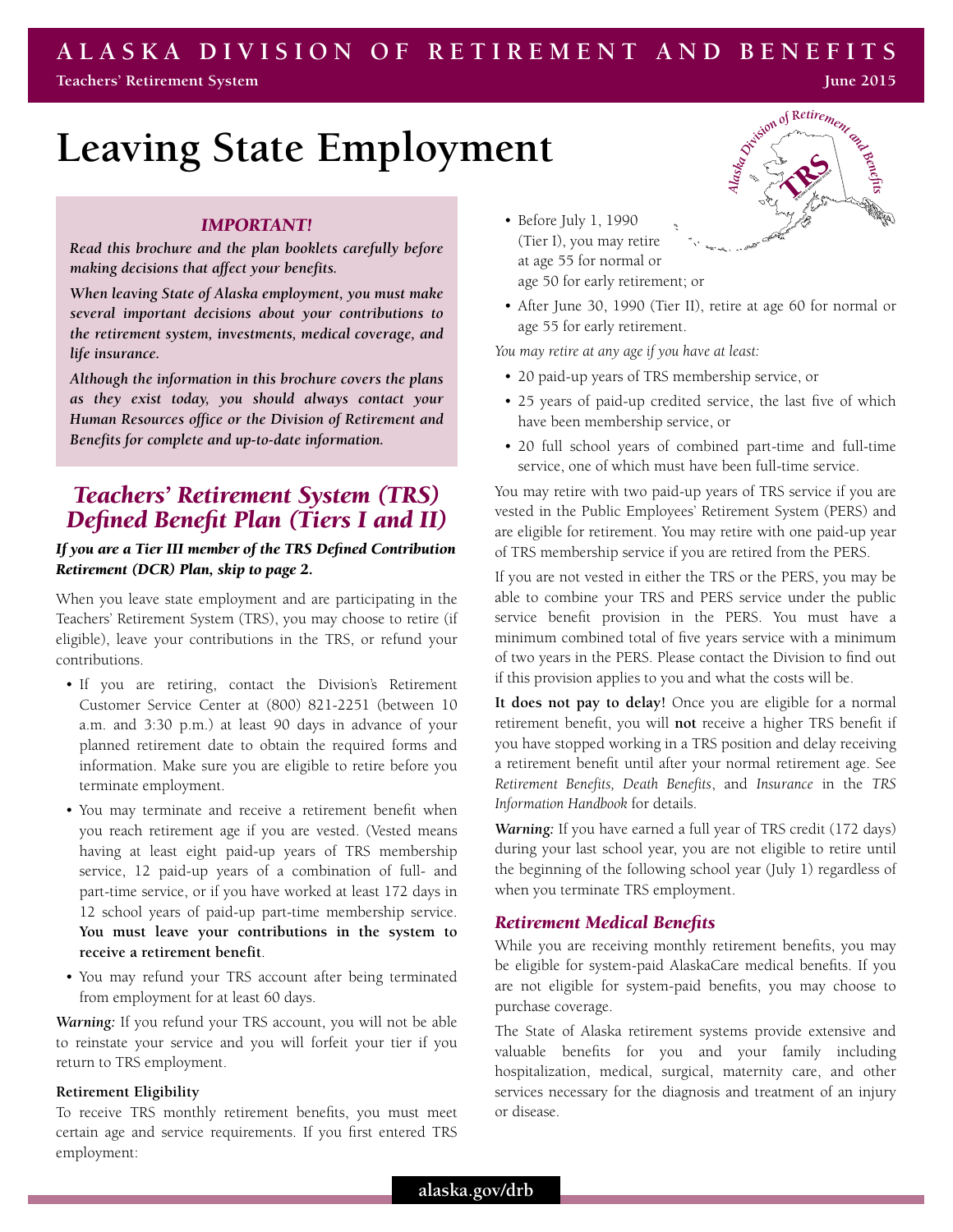Your health care coverage is good worldwide. These benefits may change from time to time. Contact the Division of Retirement and Benefits for the most current information and to determine your eligibility.

#### *Decisions Regarding Your Contribution Account*

If you are not eligible to retire from the TRS, you have choices to make regarding your contribution account. You can:

- leave your contributions in the system and retain your benefit tier in anticipation of future work with the Alaska TRS; or
- refund your contributions.

#### **Leaving Your Contributions in TRS**

If you are not retiring, you may choose to leave your contributions in your TRS account. To maintain rights to TRS benefits, inactive (terminated) TRS members must apply for a refund or benefit before July 1 following their 75th birthday or within 50 years of the last active date of TRS membership. It is very important to notify the Division about changes to your address and the address of your beneficiary.

#### **TRS Refunds**

You may refund your TRS contribution account at any time after being terminated from employment for at least 60 days. A refund from your TRS Defined Benefit account can be paid as a lump sum payment to the participant or as a direct transfer/ rollover to a qualified plan. The refund can be made in combination of the two forms of distribution, but the distribution amount must equal 100%. To request a refund, you must complete a *Refund Election* form (gen008).

Your employee contribution account includes:

- 1) your mandatory contributions;
- 2) any indebtedness principal and interest payments; and
- 3) interest earned.

A refund of contributions does not include the employer contributions that have been made or the investment income earned.

If you are married, a notarized consent from your spouse on the *Refund Election* form (gen008) is required if you are vested and want to receive a refund of your contributions. *(Some exceptions may apply).*

*Warning:* If you refund, you forfeit all your retirement benefits, including tier status and future pension and medical coverage.

*If you are vested and die before retiring, your spouse may receive a monthly survivor benefit if you have not refunded your contributions.* 

#### *Leaving Employment Because of Disability*

If you are terminating your employment because of disability, your application for disability benefits must be either received by the Division or postmarked within 90 days after termination of employment. For an application packet or for more information, contact the Disability/Appeals Unit.

*Caution:* If you refund your contribution account instead of applying for a disability benefit, you are no longer eligible for that benefit or any future TRS retirement benefit or associated system-paid AlaskaCare medical insurance benefits.

#### *Returning to TRS Employment*

If you return to TRS employment in a TRS-covered position with a TRS employer, and have taken a refund, prior service cannot be reestablished and your former tier benefit status will be forfeited.

If you are retiring from employment, you may return to work in any non-TRS participating position without limitations.

You may also work in a temporary, substitute TRS position or on a personal services contract without affecting your retirement benefits.

When you return to work in a permanent position after retirement, you can only choose the Standard Option. Under the Standard Option your retirement benefit will be suspended until you terminate employment. TRS contributions will be deducted and you will accrue TRS service.

*Caution:* There are some restrictions for those who retired under a RIP.

For more information, read your *Information Handbook*, the TRS brochure *Working After Retirement*, or contact the Division.

#### *Repaying Refunds or Indebtedness*

Under certain circumstances, you may repay a claimed service indebtedness through pretax transfers from other Pretax qualifying plans. This option is available upon termination or while you are still in service. **It is not available if you are retired.** Contact the Division's Retirement Customer Service Center for specific information.

The option to use **pre-tax** payments to purchase a reinstatement indebtedness (prior refunded service) ended on July 1, 2010.

You may also repay an indebtedness with **post-tax** payments to the TRS.

# *TRS Defined Contribution Retirement Plan (Tier III)*

You are *first eligible* to receive payment of your TRS Defined Contribution Retirement (DCR) Plan account when you have been terminated for at least 60 days, provided that you are not rehired by a participating employer before 60 days have passed.

If you have completed a *Distribution/Direct Rollover Request* to receive payment of your account, Empower Retirement will verify you are eligible to receive payment and set up the final payment instructions **after** 60 days have passed. Partial account payments will be allowed, up to two per year, after the 60-day termination requirement has been met.

You are not required to complete a *Distribution/Direct Rollover Request* unless you are planning to refund your account. After you terminate, you may defer payment of your account for any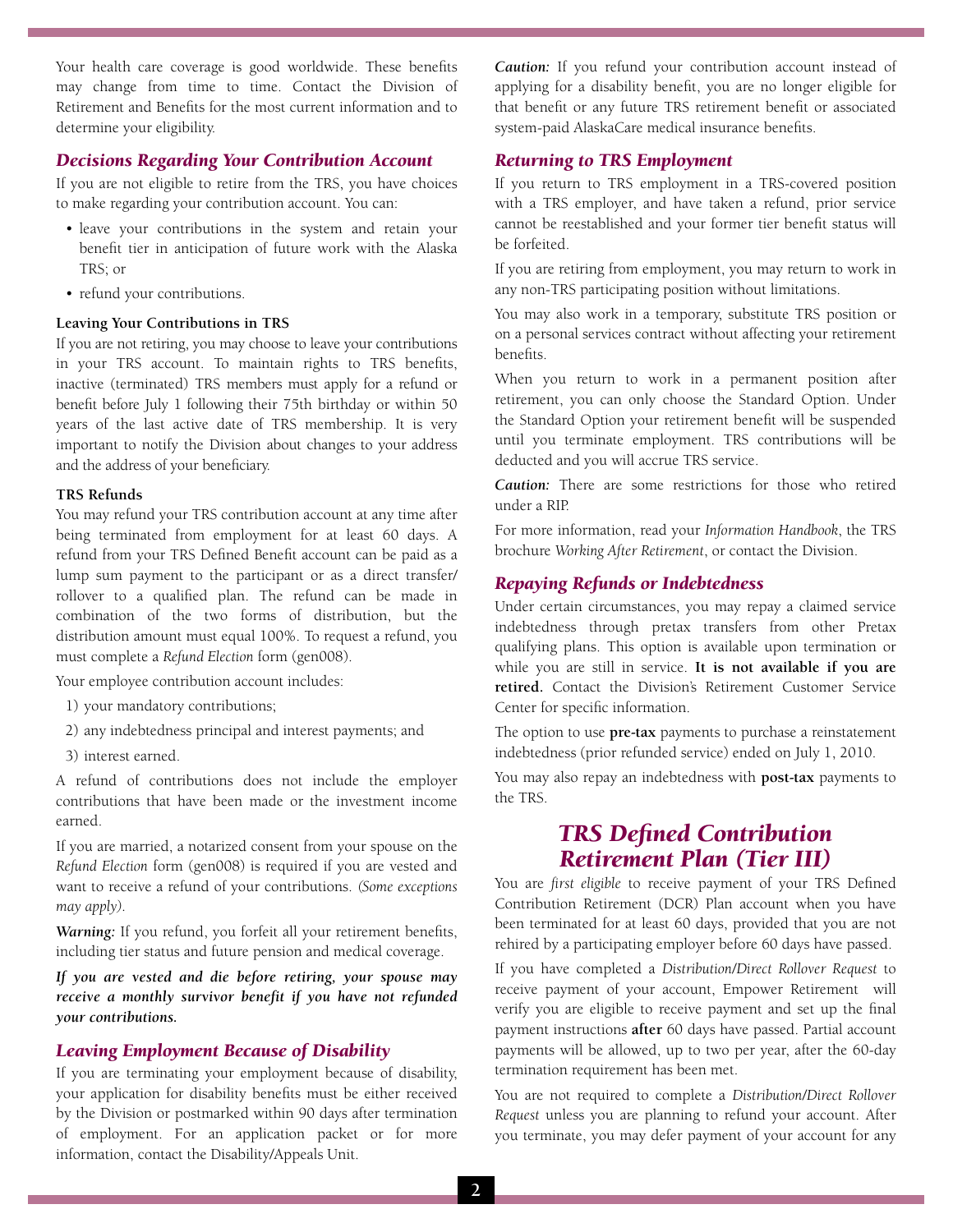length of time until April 1 of the year after you turn 70-1/2; however payments **must** begin no later than April 1 of the year after you turn 70-1/2. The balance of your account will continue to change in value depending on market conditions.

Important information about payments and taxes is included as part of the instructions to the *Distribution/Direct Rollover Request* form. This form is available on the Division Web site. If you have questions, contact Empower Retirement at (800) 232-0859.

# *Other Considerations*

# *Unused Sick Leave Credit*

If you change employment from the Department of Education and Early Development to a school district, or from one school district to another and your service is continuous, you may transfer all of the cumulative sick leave to the new employer. It is the responsibility of the employee to notify the new employer, **within 90 days** of commencing work, of the number of days to be transferred.

If you have worked for the University of Alaska, you will need to file a separate claim form with the Division of Retirement and Benefits for that service. The University neither accepts nor transfers unused sick leave.

When you retire, you may receive additional TRS credit by claiming your unused sick leave. Only full days of sick leave are credited towards your retirement. Your claim for unused sick leave must be verified by your last employer and a claim form must be received by the TRS no later than one year after you are appointed to retirement. It is your responsibility to ensure that this form is completed and returned to the Division of Retirement and Benefits.

#### *Taxes and Your Benefits*

Refunds are subject to state and federal taxes or penalties. Please see the *TRS Information Handbook* (Tier I-II/Defined Benefit) the DCR Plan Information Handbook (Tier III/Defined Contribution), or the *Distribution/Direct Rollover Request* forms available on the Division Web site for additional information on taxes. Division employees do not give tax advice. You are encouraged to contact a tax expert for advice about how a contribution refund will affect you.

Twenty percent (20%) will be withheld for federal income tax on lump sum payments paid directly to participants. The 20% withholding **does not** apply to lump sum payments **transferred plan-to-plan** into other qualified plans.

The federal government may also impose a tax penalty of 10% of distribution amounts, in addition to regular taxes due, when plan accounts are withdrawn before age 59-1/2.

There may be exceptions allowed by the federal government. Contact the Internal Revenue Service or a tax expert for details before paying the penalty.

## *Beneficiary Designations*

Please review your beneficiary designations periodically and make any necessary changes. Many people forget to update their designations when they marry, divorce, their spouse dies, or a beneficiary's address changes. Contact the Division of Retirement and Benefits if you need to change your designations for the:

• Teachers' Retirement System (TRS) Tier I/II Defined Benefit Plan

Contact **Empower Retirement** for the:

• TRS Tier III DCR Plan

A separate designation form is required for each benefit.

**Beneficiary designations on file at the time of death determine the payout,** *not your will***.** 

Forms are available on the Division's Web site or from your Human Resources office. **It is important to keep your beneficiary designations and beneficiary addresses up to date.**

#### *Address Changes*

Prior to leaving service, contact your Human Resources office to change your address in their payroll system.

After you terminate, if you have money in the TRS Tier III DCR Plan, you must notify Empower Retirement to change your address.

You may change your address by sending written, signed requests with your Retirement Identification number (RIN) or the last four digits of your Social Security number to the Division's Juneau office for the TRS Tier I & II Plans and to Empower Retirement for the Tier III DCR Plan

**Always keep your address current so you will receive important information regarding your benefits.** 

#### *Forms Reminder*

You may be required to complete (or provide) the following forms when you leave state employment:

#### **Refund Election (gen008) (Tier I/II)**

To receive a refund of your TRS contributions, you **must** complete and submit this form to the Division. It will take about 70 days to issue the refund check. You must be terminated for at least 60 days and it takes an additional 10 days to complete the refund process.

#### **TRS Defined Contribution Retirement Plan (Tier III) Distribution/Direct Rollover Request**

To receive payment of your TRS DCR account, you **must** complete and return this form to Empower Retirement. You may elect to receive payment of your annuity account now or defer payment until a later date.